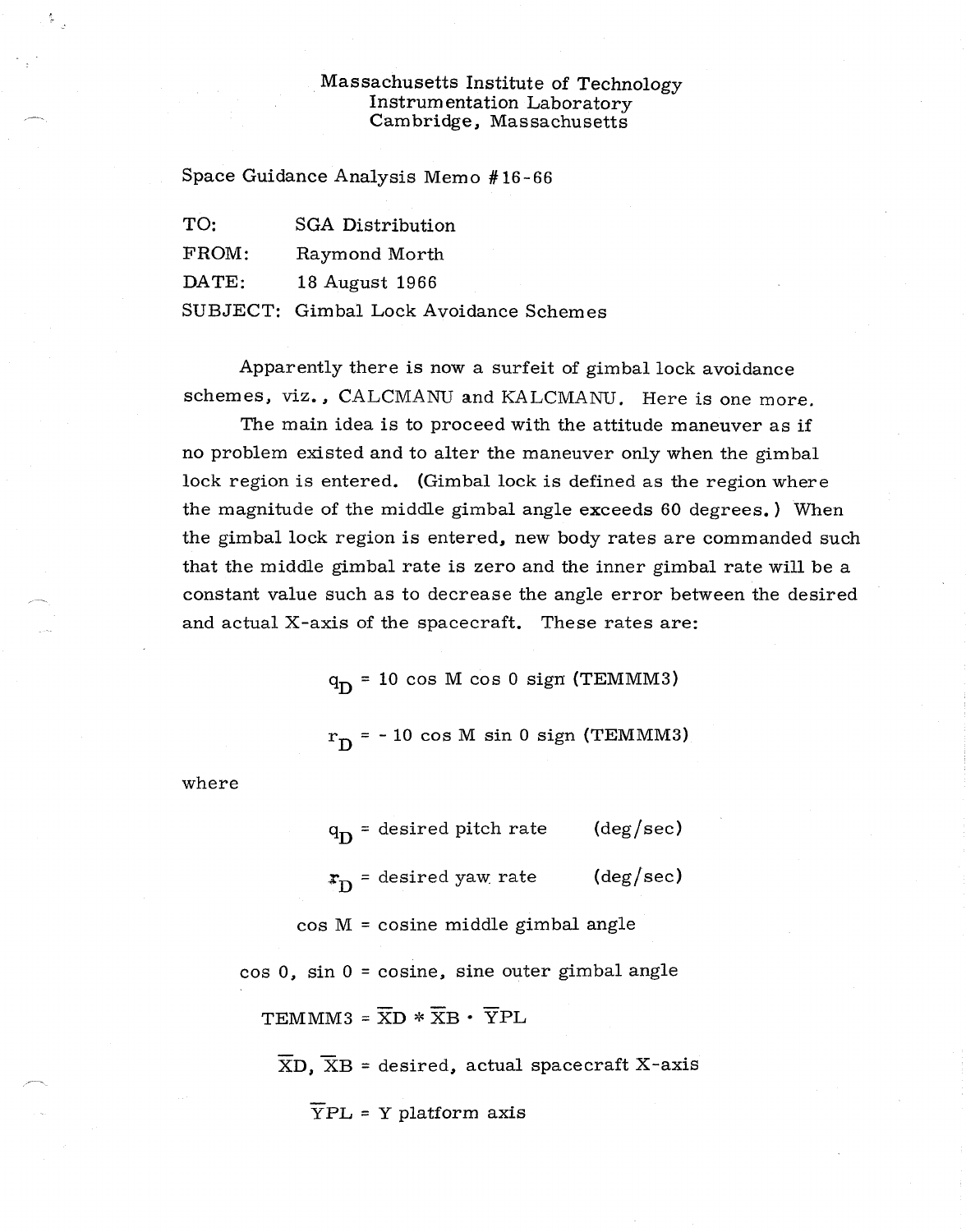This will result in an inner-gimbal rate of 10 deg/sec. and a maximum rate of 5 deg/sec. in pitch and yaw.

Further if the planned maneuver will result in a decreasing middle gimbal angle, this maneuver is done.

The program in Block II basic language is shown in Fig. 1. The logic flow graph is shown in Fig. 2. The test for entering this logic is the first part of a pitch yaw autopilot shown in Fig. 3. Some small additions to this program might be required to preclude such things as singularities and logical traps.

Two worst test cases are illustrated in Fig. 4. The system response is shown in Fig. 5 and 6. No control of the outer gimbal is made in these tests.

This particular method enjoys the virtue of simplicity with the attendant features of short program length and rapid execution time. Further, an override of manual maneuvers can be made with a suitable redefinition of TEMMM3. On the negative side is the fuel economy aspect. Maneuvers with this system require three different sets of rates (four in the worst case). Another system which preplans the maneuver will establish two sets of rates(one set in the best case).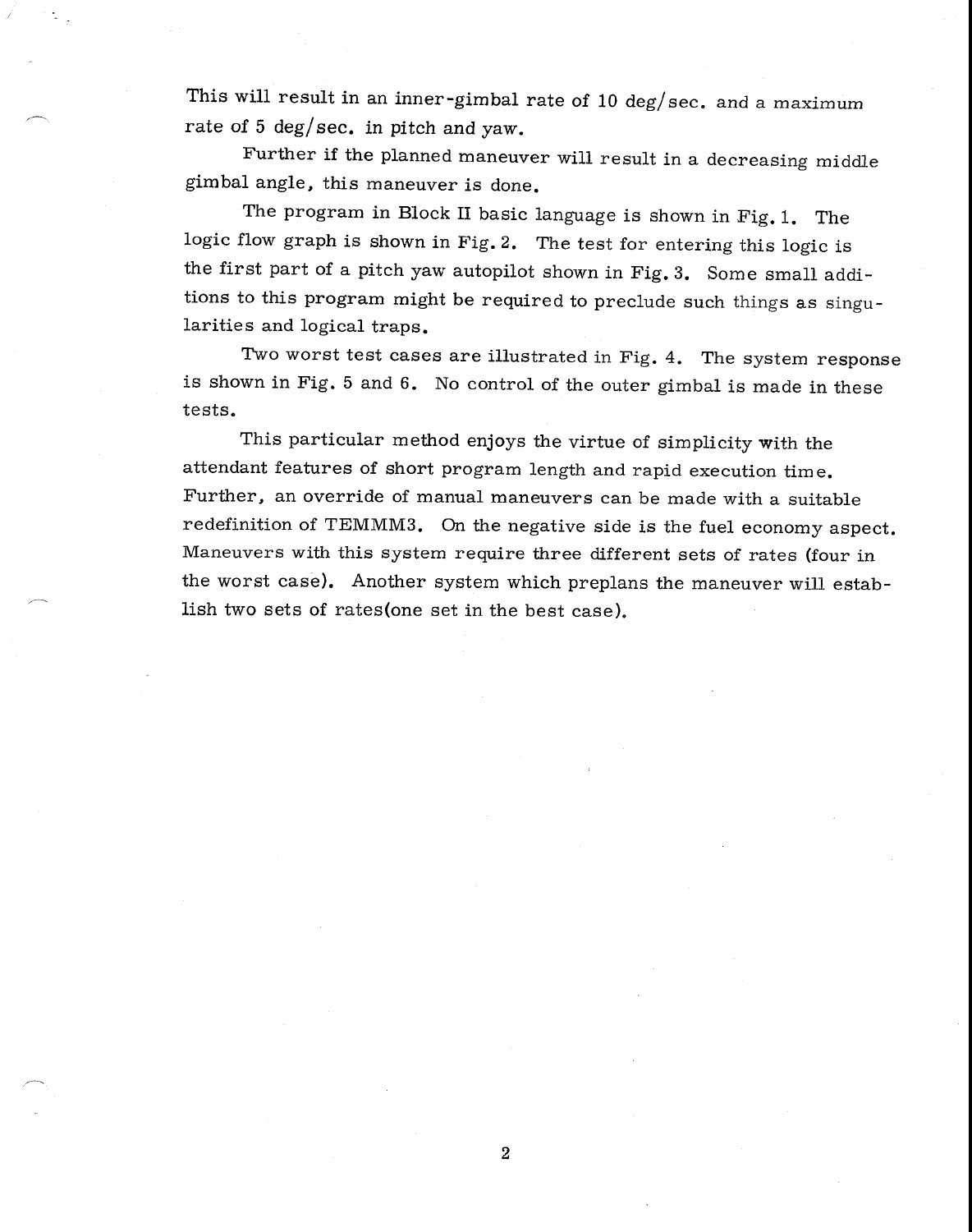| LOCKER        | <b>CCS</b><br>CA<br>TC<br>CS<br><b>TS</b><br>CCS<br>CA<br>TC<br>CS<br>$\Delta$ $\Omega$<br>EXTEND | ALPERR<br>SINO<br>$+2$<br>SINO<br>TEMMM<br><b>BETERR</b><br>coso<br>$+2$<br>coso<br>TEMMM | IF PLANNED MDOT DECREASES AMG, PROCEED<br>PLANNED MDOT = 5 SINO SIGN(PETERR)<br>+ 5 COSO SIGN(ALPERR)<br>ALPERR = PITCH ERROR=ASIN(XD*XB.ZB)<br>BETERR = YAW ERROR = $ASIN(XD*XB, YB)$<br>SINC, COSO=SIN, COS ACG (SINGLE PRECISION) |
|---------------|---------------------------------------------------------------------------------------------------|-------------------------------------------------------------------------------------------|--------------------------------------------------------------------------------------------------------------------------------------------------------------------------------------------------------------------------------------|
|               | MP.<br><b>EXTEND</b>                                                                              | AMG.                                                                                      |                                                                                                                                                                                                                                      |
| MDCTTEST CS   | <b>BZMF</b><br>MD -<br><b>EXTEND</b>                                                              | A/P2<br>-DELAMG<br>AMG                                                                    | A/P2 IS NORMAL AUTOPILOT<br>IF MDOT SING(AMG) NEG, GO TO NOACTION                                                                                                                                                                    |
| IDOTCALC CA   | <b>BZMF</b>                                                                                       | <b>NOACTION</b><br>SINO                                                                   | COMMAND IDOT TO 10 SIGN(TEMMM3)                                                                                                                                                                                                      |
|               | EXTEND<br>мp                                                                                      | $-10C$ CSM                                                                                |                                                                                                                                                                                                                                      |
|               | INDEX<br>TC<br>EXTEND                                                                             | TEMMM3<br>A                                                                               | XD*XB.YPL = DESIRED SIGN OF IDOT<br>$TEMMM3 = 30000 IF XD*XB_{\bullet}YPL POS$<br>$= 40000$ IF XD*XB.YPL NFG                                                                                                                         |
|               | TC                                                                                                | TESTER                                                                                    | YPL = YPLATFORM                                                                                                                                                                                                                      |
|               | TC<br>CA<br><b>EXTEND</b>                                                                         | PITCHCOD<br><b>COSO</b>                                                                   | SET PITCH BITS + IF A +,0 IF A 0,- IF A-                                                                                                                                                                                             |
|               | MP.<br>INDEX<br>TC<br>EXTEND                                                                      | $-10COSM$<br>TEMMM3<br>A                                                                  |                                                                                                                                                                                                                                      |
|               | SU                                                                                                | YAWDOT                                                                                    |                                                                                                                                                                                                                                      |
|               | TC<br>TC.<br>TC                                                                                   | <b>TESTER</b><br>YAWCODE<br>A/P3                                                          | SET YAW BITS                                                                                                                                                                                                                         |
| <b>TESTER</b> | TS                                                                                                | TEMMM                                                                                     |                                                                                                                                                                                                                                      |
|               | ccs<br>AD                                                                                         | A<br>-RATEDB                                                                              |                                                                                                                                                                                                                                      |
|               | TCF<br>AD.                                                                                        | $+2$<br>$-RATEDB$                                                                         |                                                                                                                                                                                                                                      |
|               | EXTEND                                                                                            |                                                                                           |                                                                                                                                                                                                                                      |
|               | <b>BZMF</b><br>TCF<br>CA<br>TC                                                                    | $+2$<br>TEMMMTST -1<br>ZERO<br>$\Omega$                                                   |                                                                                                                                                                                                                                      |
| MOACTION      | $C^{\Delta}$                                                                                      | ZERO                                                                                      |                                                                                                                                                                                                                                      |
|               | TC                                                                                                | A/P3                                                                                      | A/P3 WRITES PITCH/YAW CODE IN CHANNEL                                                                                                                                                                                                |

## Fig. 1 Avoid Gimbal Lock Program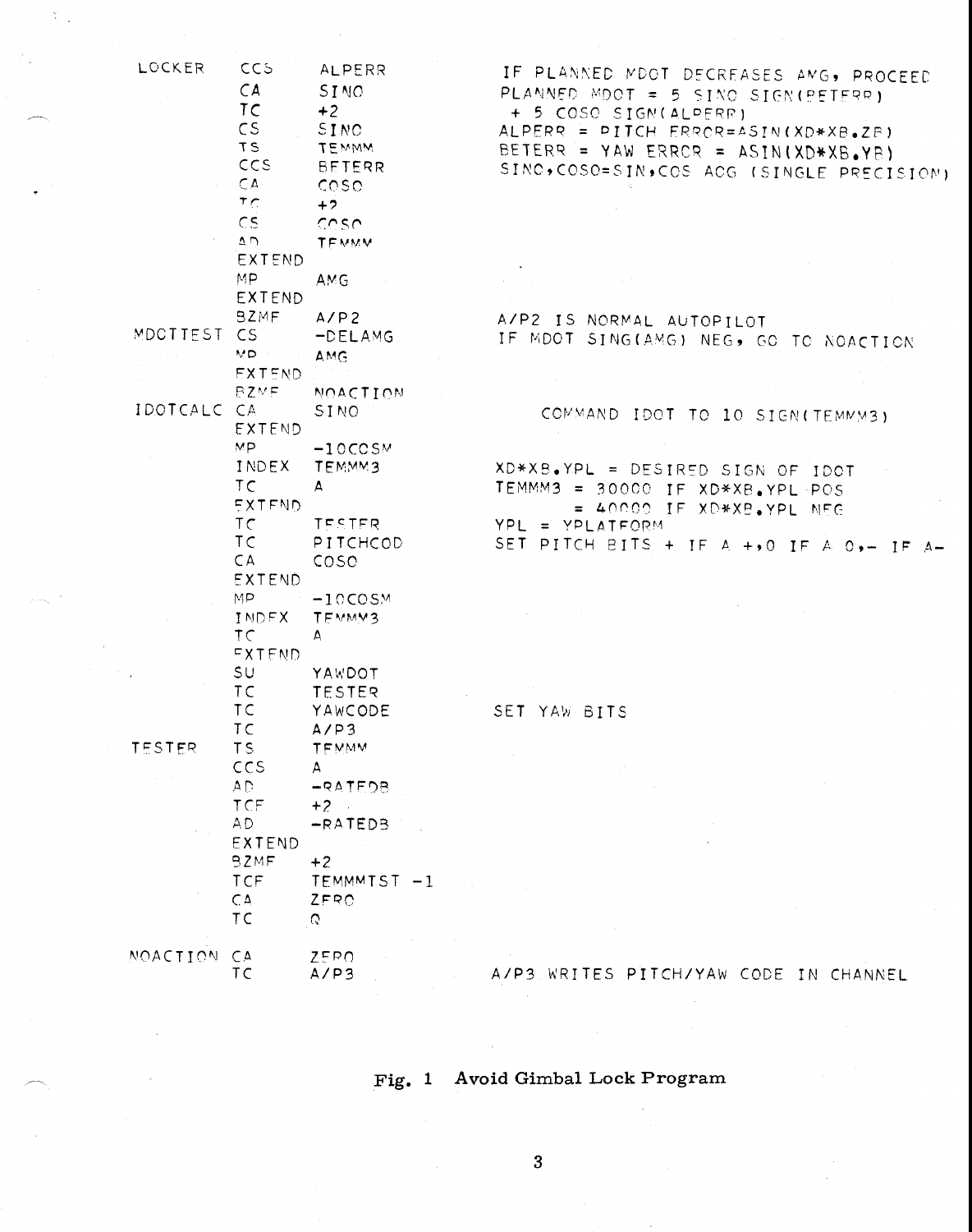

Fig. 2 Avoid Gimbal Lock Logic

 $\overline{\mathbf{4}}$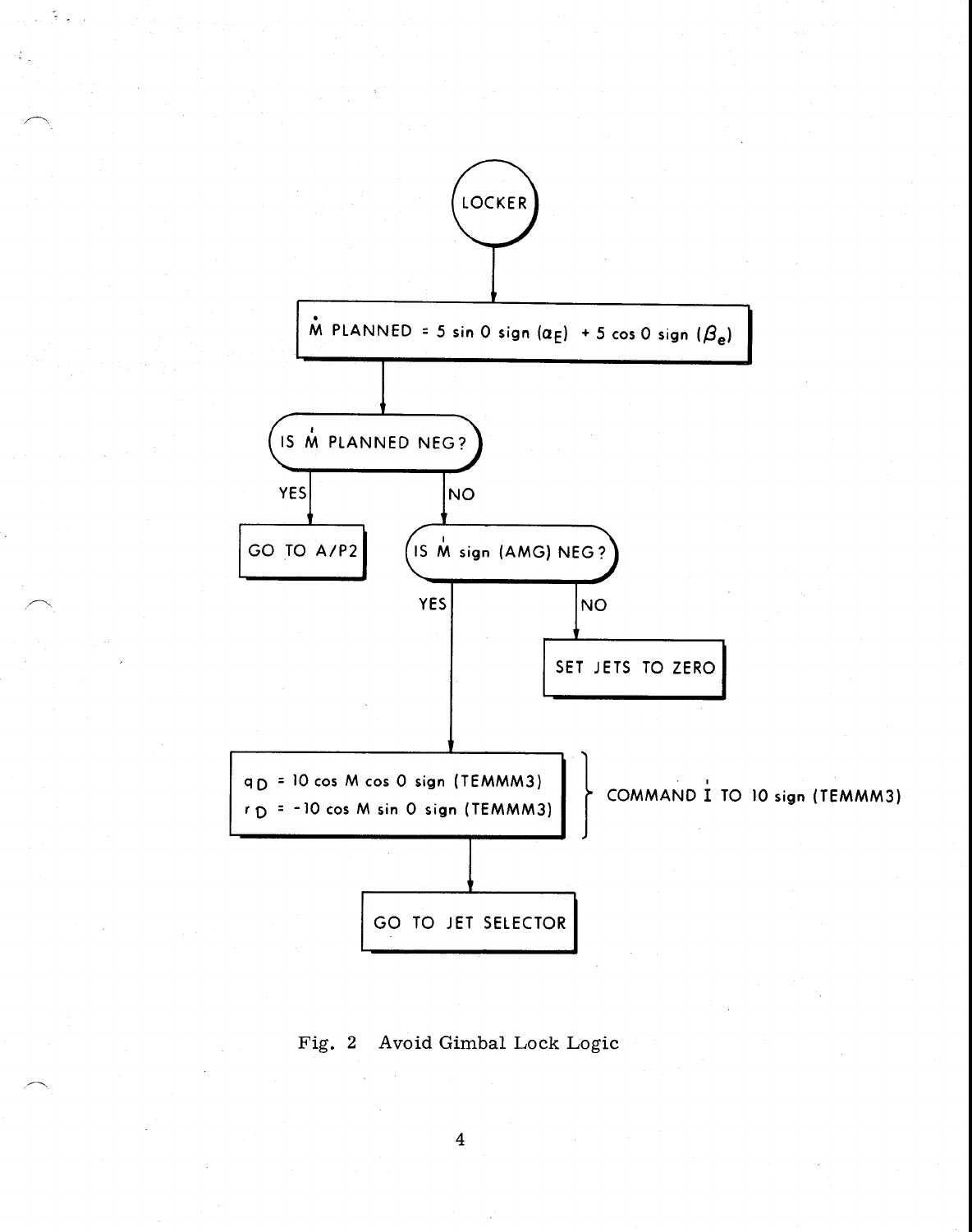| A/P1        | CA                       | 4A1               |                                          |
|-------------|--------------------------|-------------------|------------------------------------------|
|             | <b>TS</b>                | 4A                |                                          |
|             | <b>CA</b>                | <b>ZERO</b>       |                                          |
|             |                          |                   |                                          |
|             | <b>TS</b>                | <b>JETEM</b>      |                                          |
| LOCKTEST CS |                          |                   |                                          |
|             |                          | XD1               | MIDDLE COMP OF XD VECTOR                 |
|             | EXTEND                   |                   | IF ENDPOINT IN GIMBAL LOCK, ALARM AND    |
|             | MP                       | XDI               | AND NO MANEUVER                          |
|             | AD.                      | 1/16              |                                          |
|             | <b>EXTEND</b>            |                   |                                          |
|             | <b>BZMF</b>              | NOCANDO           | DESIRED X AXIS IN GIMBAL LOCK -- ALARM** |
|             |                          |                   |                                          |
|             | CA                       | AMG               | TEST IF AME EXCEEDS LIMIT OF 60 DEG      |
|             | <b>FXTEND</b>            |                   |                                          |
|             |                          |                   | LIMIT IS 55 DEG WHEN IN LOCK             |
|             | MP                       | A.                |                                          |
|             | INDEX                    | TEMVM4            | TEMMM4=0 INITIALLY                       |
|             | AD.<br>EXTEND            | -LOCLMSQ          | HYSTERESIS CIRCUIT FOR AMG LIMIT         |
|             |                          |                   |                                          |
|             | <b>BZMF</b>              | $+4$              |                                          |
|             | CA                       | ONE.              |                                          |
|             | <b>TS</b>                | TEMMM4            |                                          |
|             | TC                       | LOCKER            |                                          |
|             | $C \Delta$               | $Z = 0$           |                                          |
|             | TS                       | TEMMM4            |                                          |
|             |                          |                   |                                          |
| AYP2        | CA                       | ALPERR            |                                          |
|             | T <sub>S</sub>           | AA.               |                                          |
|             | CA                       | PITCHDOT          |                                          |
|             | TS                       | RATE              |                                          |
|             | CA                       | ONE:              |                                          |
|             | T <sub>S</sub>           | TEMMM             |                                          |
|             | TC.                      |                   |                                          |
|             |                          | A/P               |                                          |
|             | TC                       | PITCHCOD          |                                          |
|             | CA                       | <b>BETERR</b>     |                                          |
|             | <b>TS</b>                | AΑ                |                                          |
|             | CA                       | YAWDOT            |                                          |
|             | T <sub>S</sub>           | RATE              |                                          |
|             | $\zeta$                  | ONE.              |                                          |
|             | <b>TS</b>                | TEMMM             |                                          |
|             | TC                       | AYP               |                                          |
|             | TC                       | YAWCODE           |                                          |
| A/P3        | EXTEND                   |                   |                                          |
|             | WRITE                    | PYJETS            |                                          |
|             | CS                       | PITCHDOT          | UPDATE ALPERR AND BETERR                 |
|             | <b>AD</b>                | ALPERR            | BY INTEGRATING PITCHDOT AND YAWDOT       |
|             | TS                       | <b>ALPERR</b>     |                                          |
|             | CS                       | YAWDOT            |                                          |
|             | <b>AD</b>                | <b>BETERR</b>     |                                          |
|             | TS                       | <b>BETERR</b>     |                                          |
|             | TC                       | <b>ENDOFJOB</b>   |                                          |
| AYP         | ccs                      |                   |                                          |
|             |                          | $\Delta$ $\Delta$ |                                          |
|             | CA                       | RATE              |                                          |
|             | TCF                      | $+6$              |                                          |
|             | A <sub>D</sub>           | <b>ONE</b>        |                                          |
|             | TS                       | AA                |                                          |
|             | CS                       | <b>ONE</b>        |                                          |
|             | <b>TS</b>                | TEMMM             |                                          |
|             | $\mathsf{CS}\phantom{0}$ | RATE              |                                          |
|             | EXTEND                   |                   |                                          |
|             | DV.                      | 4A                |                                          |

 $\frac{2}{\sqrt{2}}$  .

 $\hat{\mathcal{A}}$ 

## **Fig. 3a Pitch-Yaw Autopilot 5**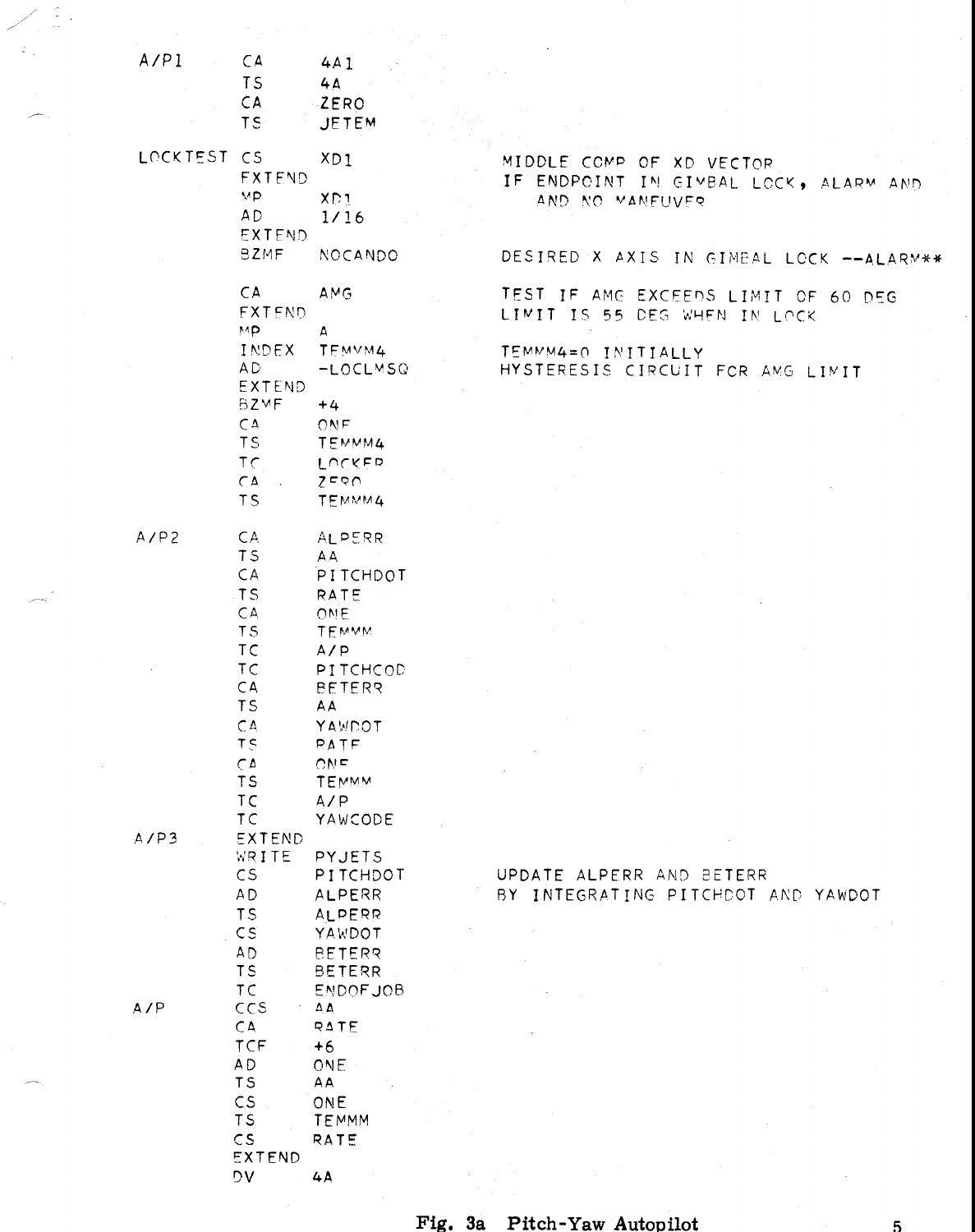|                                                | <b>TS</b><br><b>FXTEND</b><br>SQUARE<br>EXTEND                                              | R/4A                                                       |                    |
|------------------------------------------------|---------------------------------------------------------------------------------------------|------------------------------------------------------------|--------------------|
|                                                | MD<br><b>AD</b><br>CCS<br>A <sub>D</sub><br>TCF<br>TCF<br>ccs<br>CS                         | -SCLRDAD<br>AΑ<br>А<br>AΑ<br>$+7D$<br>$+1$<br>R/4A<br>ONE  |                    |
|                                                | TCF<br>TCF<br>TCF<br>AD.<br>ccs<br>$\mathsf{CS}$                                            | TEMMMTST<br>-6<br>$-7$<br>$-AMIN$<br>A.<br>OMAX            |                    |
|                                                | TCF<br>$\mathsf{CS}\phantom{0}$<br>$\mathsf{CS}\phantom{0}$<br><b>AD</b><br>ccs<br>CA<br>TC | $+3$<br>$-QMIN$<br>$-OMIN$<br>R/4A<br>$\mathbf{A}$<br>ZERO |                    |
| TEMMMTST                                       | TCF<br>CA<br><b>TS</b><br>CCS<br>$\mathsf{CS}\phantom{0}$<br>TC                             | Ű<br>$+1$<br>ONE<br>RATE<br>TEMMM<br>RATE<br>Q             |                    |
| PITCHCOD                                       | $C_A$<br>ТC<br>INDEX<br>CAF<br><b>ADS</b>                                                   | RATE<br>Q<br>д<br><b>P/RJCODE</b><br><b>JETEM</b>          |                    |
| YAWCODE                                        | TC<br>INDEX<br>CAF<br><b>ADS</b><br>ΤC                                                      | Q<br>A<br>YJETCODE<br><b>JETEM</b><br>Q                    |                    |
| 4A1<br>$-SCLRDAD$<br>$-MIN$<br>$-QMIN$<br>QMAX | DEC<br>DEC<br>DEC<br>DEC<br>DEC                                                             | .022222<br>$-0.444444$<br>$-022222$<br>$-0.05$<br>•125     | $-80/180$          |
| -LOCLMSQ<br>1/16<br>$-RATEDB$<br>$-10COSM$     | DEC<br>DEC<br>DEC<br>OCT<br>DEC                                                             | -.111111<br>$-093364$<br>.0625<br>77772<br>$-100$          | $-60SQ$<br>$-5550$ |

Fig. 3b Pitch-Yaw Autopilot (Cont'd)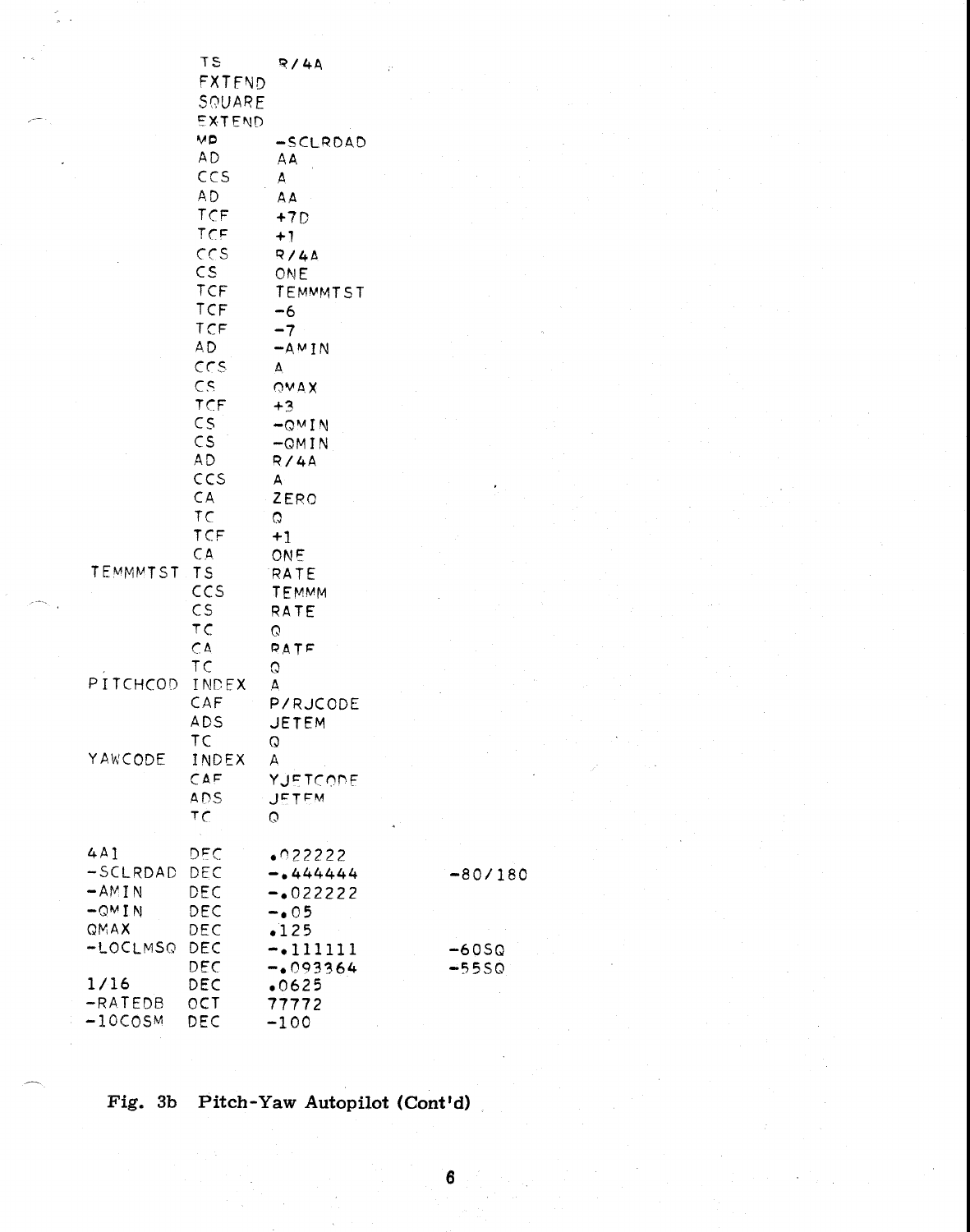

Fig. 4b Worst Case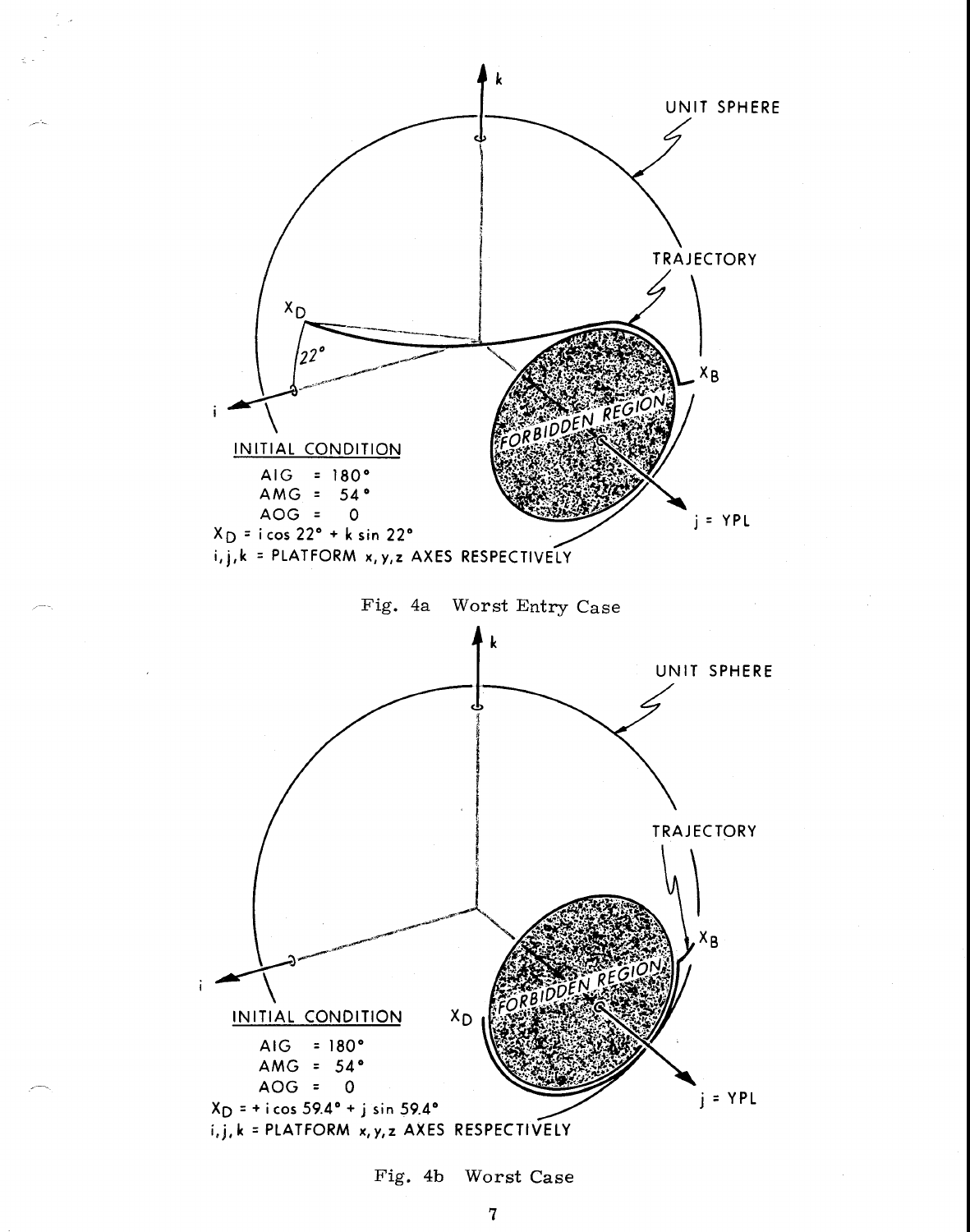

**Fig. 5 Worst Entry Case**